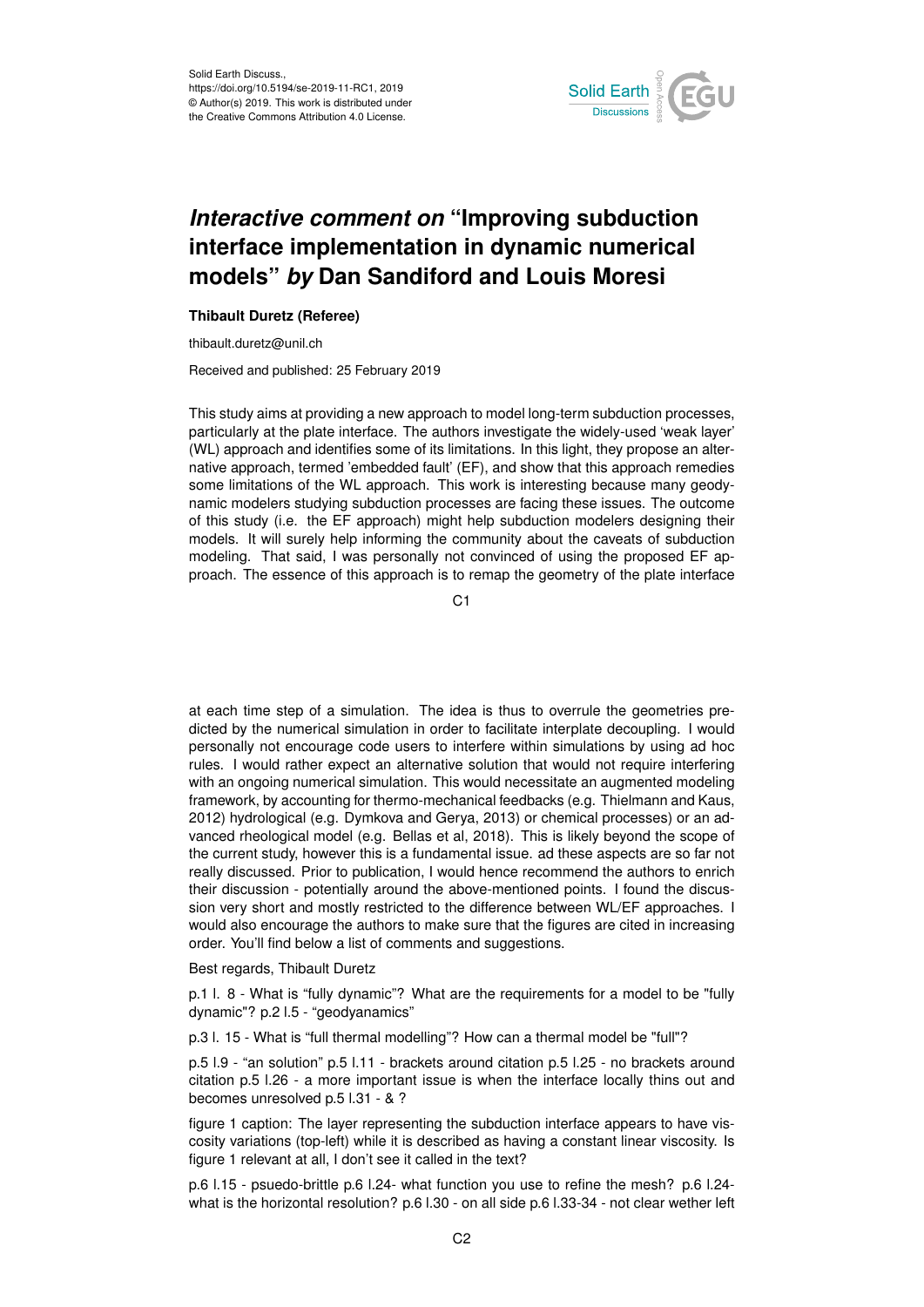and right hand side wall are treated similarly.

figure 2 caption: Since you mention normal velocity to be zero at boundaries, you may also add that the tangential shear stress is zero.

p.7 l.3 - "Past studies. . ." I would add references or delete this statement. p.7 l.8 - "Throughout this study, . . ." this sentence reads weird or incomplete.

p.8 l.1 - "In this chapter" - is this part of a thesis or report? p.8 l.4 - Fig. 8 is called right after Fig. 3

From Section 4.3 and Figure 3 caption, it is not entirely clear what the principle of EL is. Do you mean that: (1) you pre-define a channel geometry that will remains constant during model evolution (2) you remap, at each timestep, material types based on their relative position of the particles with regard to the channel? If yes, please state it clearly.

p.8 I.7 "In a number of previous studies..." Do you mean variations in space or time? No sure wether the referencing is sound.

p. 10 l. 20 "effected" p. 10 l. 21 "these feature" p. 10 from l. 25 on. Better write \$W\_{\mathrm{min}}\$ instead of \$W\_min\$. Same for 'max' and 'init' p. 10 l.30 please add a scale on this figure p. 10 l.30 "physically inconsistent" do you mean geologically irrelevant? Is this so irrelevant by the way? p 10. l.34 - how would a free surface affect this behaviour?

figure 6 caption: what are red and black dashed lines? Which model is depicted here? The model presented in Fig. 7a or 7b?

p.12 l.10 - "reduce the amount the transient adjustment" p.12 . l.16 - "One advantage of the EF approach is that it offers improved precision in determining the thickness of the subduction interface." This is confusing, I thought the EL approach was aiming at imposing this thickness. How can it help to determine a thickness when it already imposes it?

C3

p.12 l.17 - "Such precision will be important for studying highly pressure- and temperature-sensitive processes, such as metamorphism and melting near the slab top." Well, sure. This new parametrization will pre-define everything related to it. figure 7: very difficult to appreciate the dimensions, a scale is missing. What is the grey line? I think the notion of "physically-consistent subduction morphology" does not make sense.

figure 8: How is this MDD monitored? Do you measure the stress differences across the plate interface?

figure 9: do you use the same scale in x and y? figure 9 caption: "effected"

figure 10: at what time do these snapshots correspond? Do you use any particle reseeding?

figure 10 - 11: Given the fact that the mesh is not distorted, adding element edges would help the reader to realise how well the interface is resolved.

p.15 l.9 - you mentioned you ran simulations with "72, 96, 128, 160 elements". You can also include 192 elements as I understand.

p. 16 l.5 - "better" sounds very qualitative. You mean that low resolution models using a WL fails at capturing plate decoupling.

figure 13: I don't understand, why do repeated models at the resolution of 192 produce any error? If the models were repeated you should obtain the exact same results, don't you?

p. 20 l.10 - a mistake here, a mean stress is not lithostatic. It can be split into dynamic and lithostatic components.

p. 22 - Why using a lithostatic pressure field in the viscosity expression. Are obtained numerical solution of the actual pressure field not accurate enough to be used in the rheology?